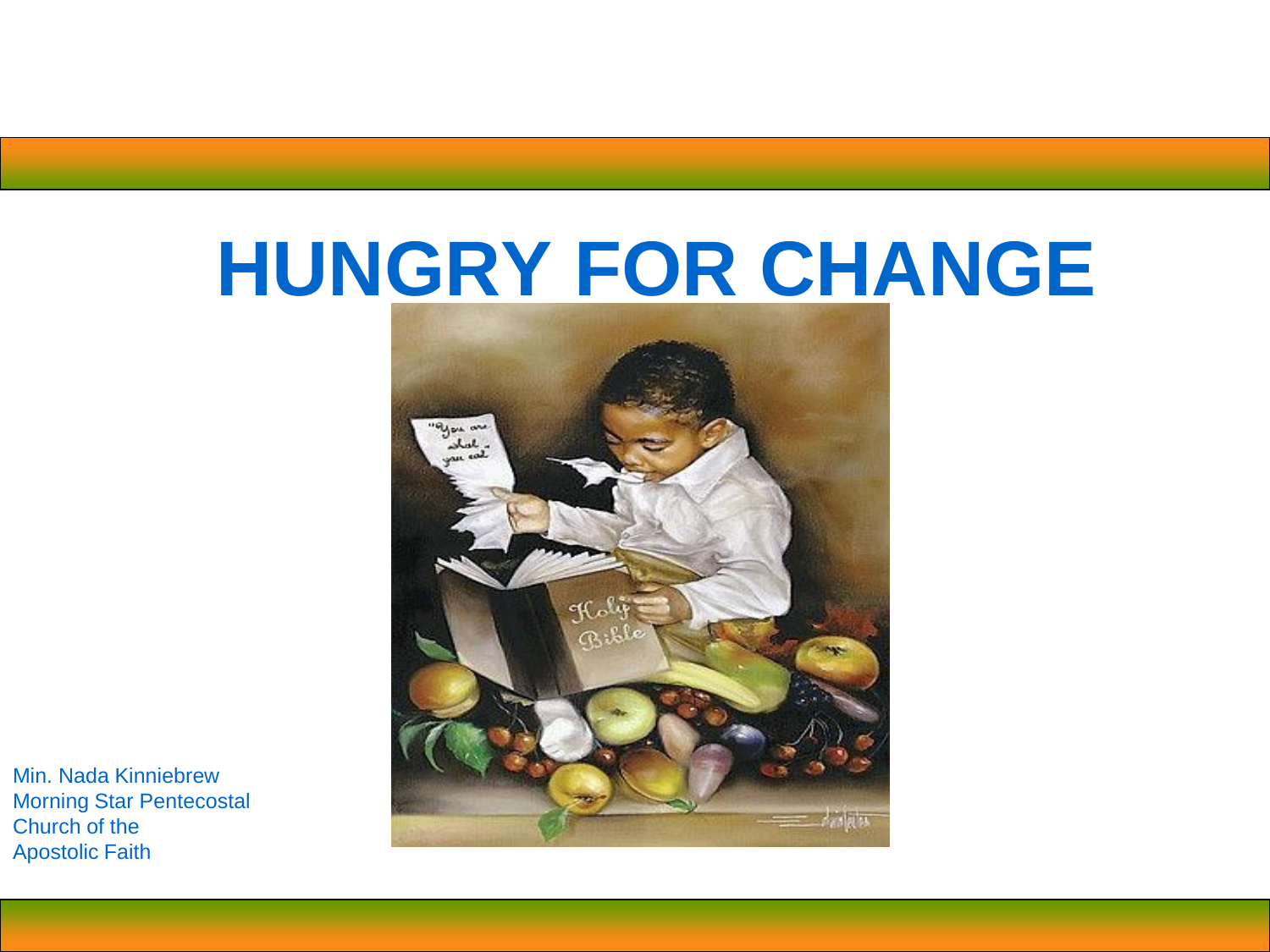## Lesson Discussion

- **\*Being hungry- physical vs. emotional and** spiritual hunger.
- **❖ Change-difficulties with change**
- **☆The "new thing"**
- **❖ The Syrophoenician woman's faith**
- **☆The Master's Table**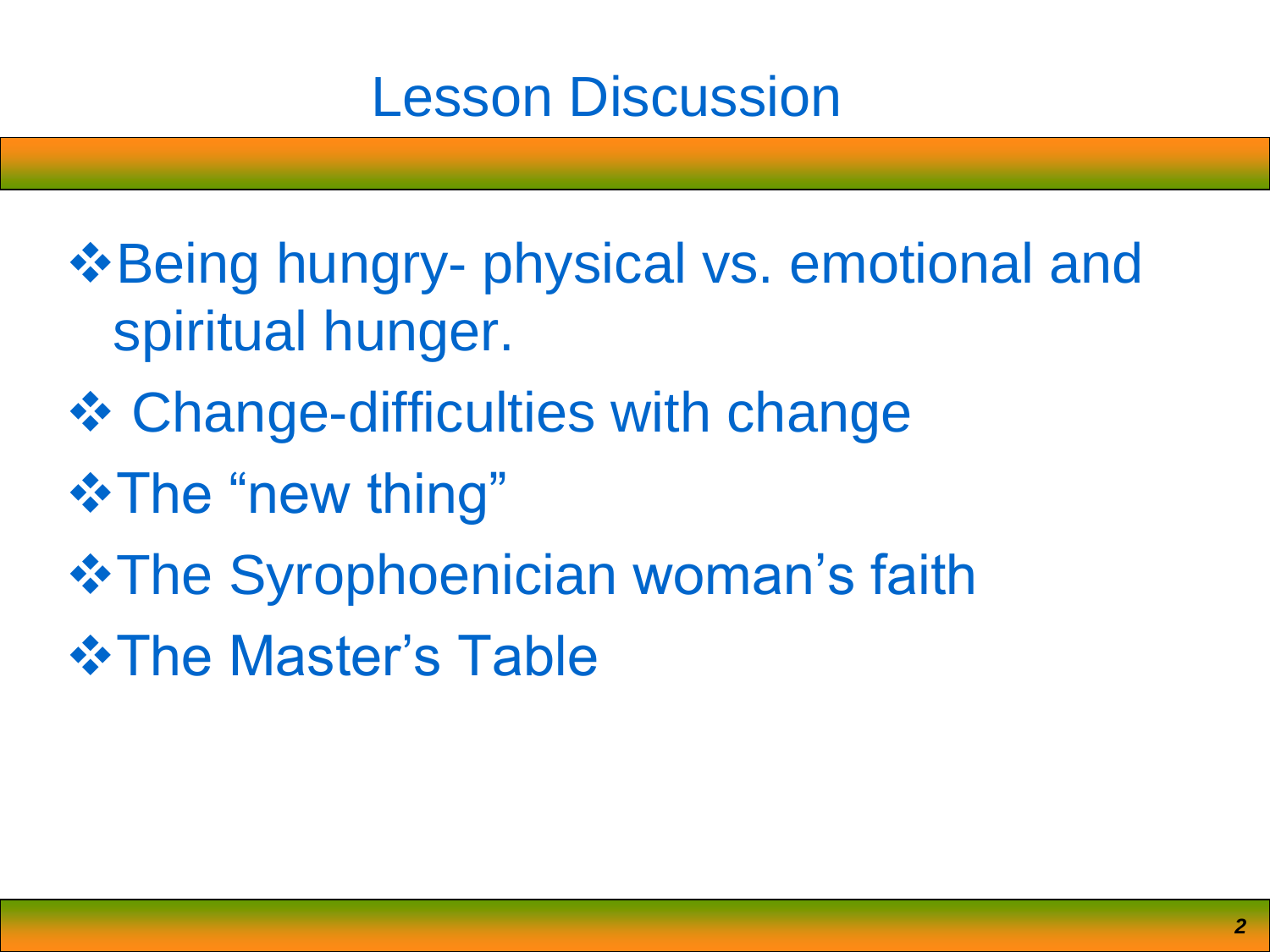# CHANGE CAN BE DIFFICULT !

- **\* Stubborn "every round/rung"** *<u>* Selfish</u>
- *❖***Relying on tradition**
- *<b>* Tunnel vision
- Feel a sense of loss

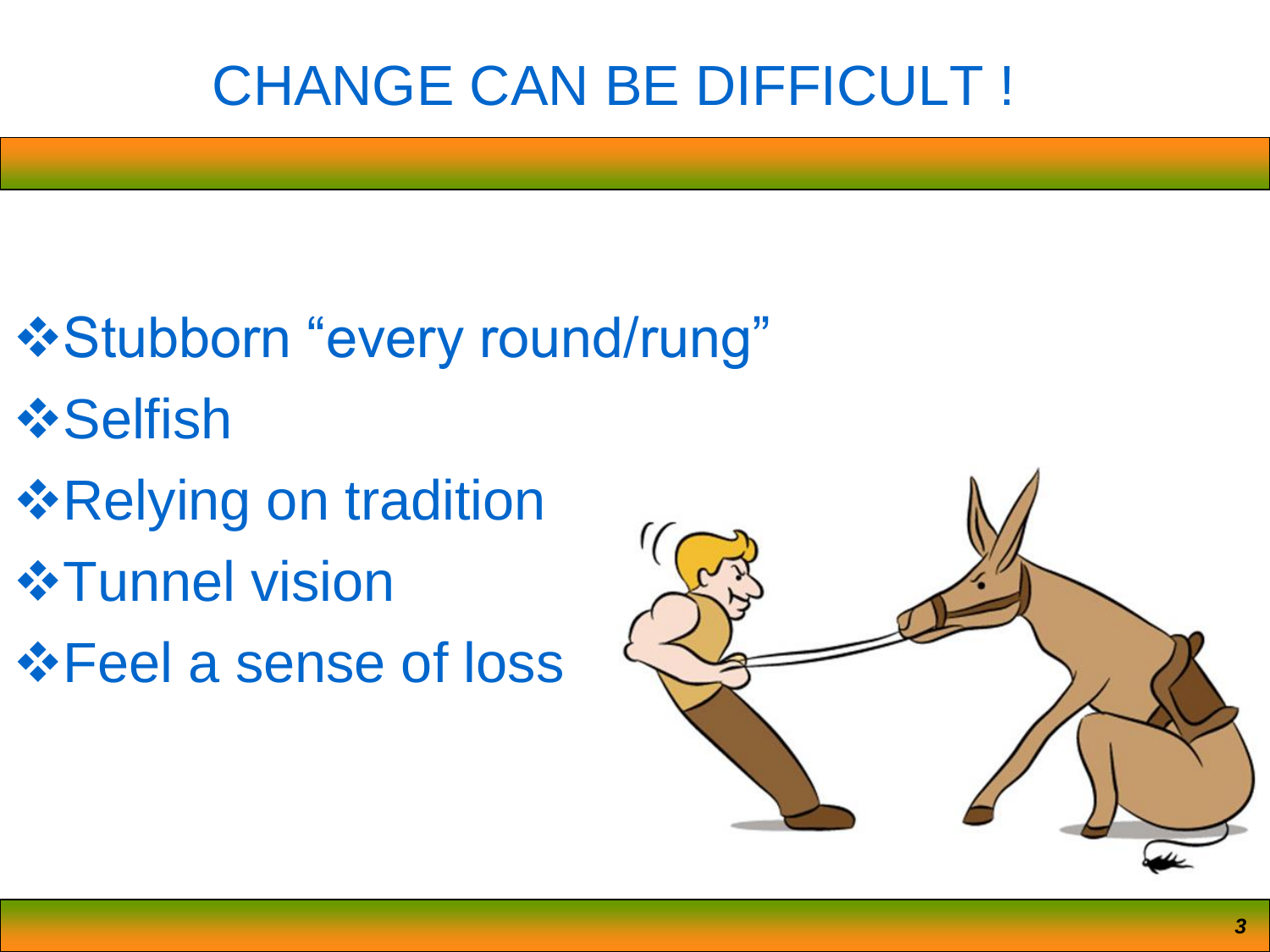# CHANGE CAN BE DIFFICULT !

 $\diamond$  **May not adapt to the situation/circumstance** May threaten the level of safety and security

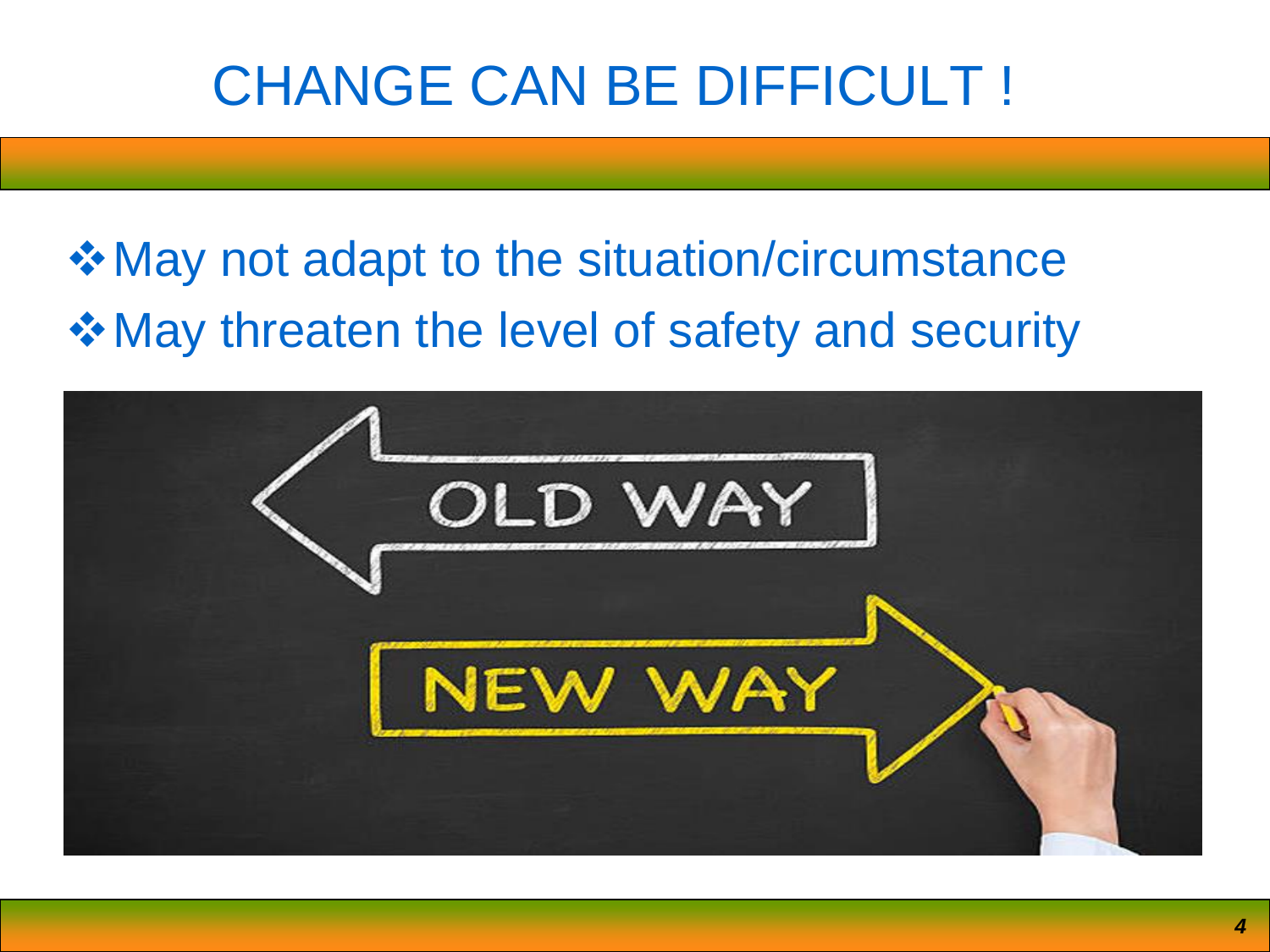## I WILL DO A NEW THING….

#### Isaiah 43:18-19

- 18-Remember ye not the former things, neither consider the things of old.
- 19-Behold, I will do a new thing; now it shall spring forth; shall ye not know it? I will even make a way in the wilderness, *and* rivers in the desert.

**When you are between A ROCK AND A HARD PLACE, change is INEVITABLE.**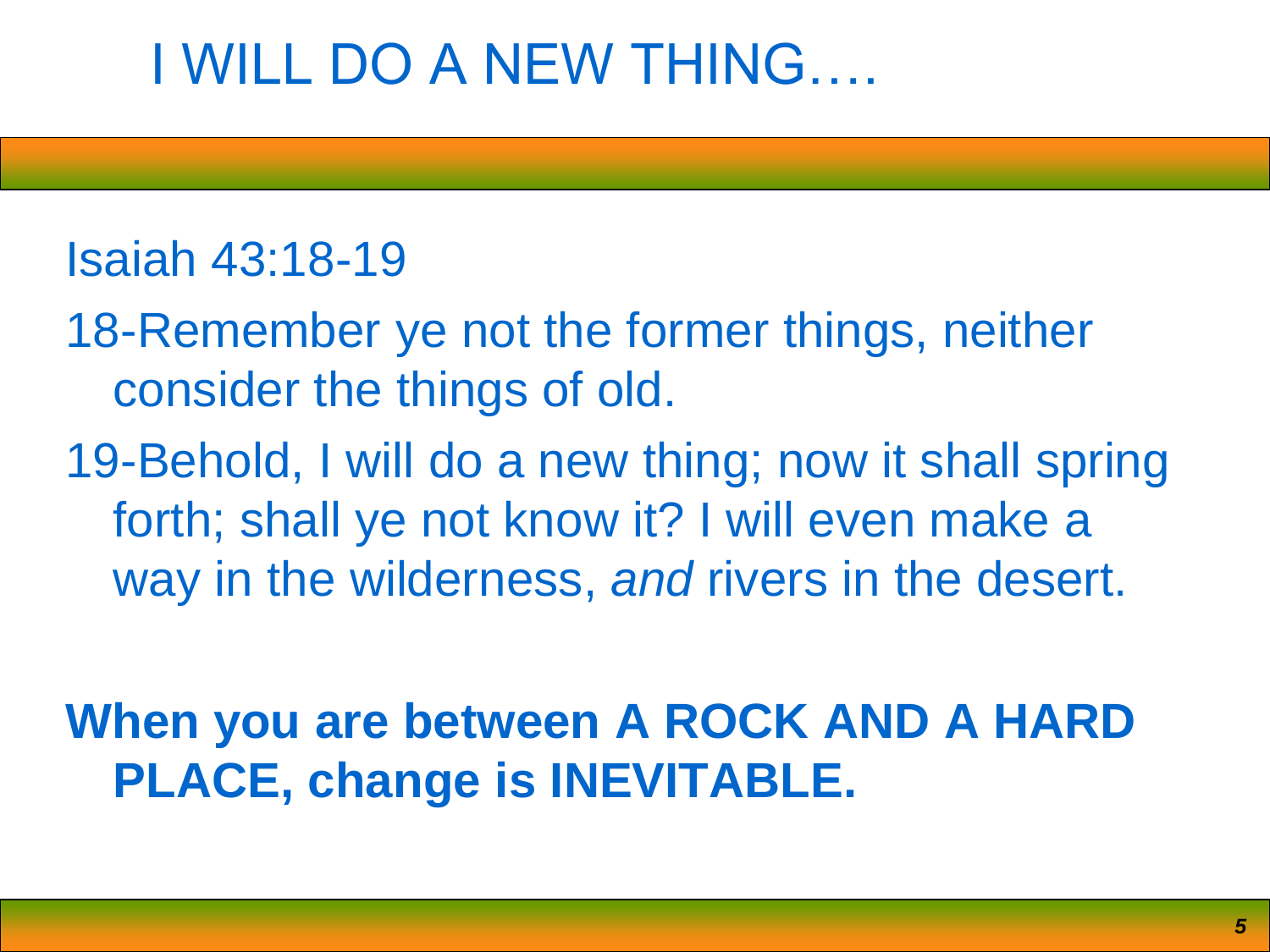## I WILL DO A NEW THING- Isaiah 18-19-NIV

**\*18-Forget the former things; do not dwell** on the past.

**\*19-See, I am doing a new thing! Now it** springs up; do you not perceive it? I am making a way in the wilderness and streams in the wasteland.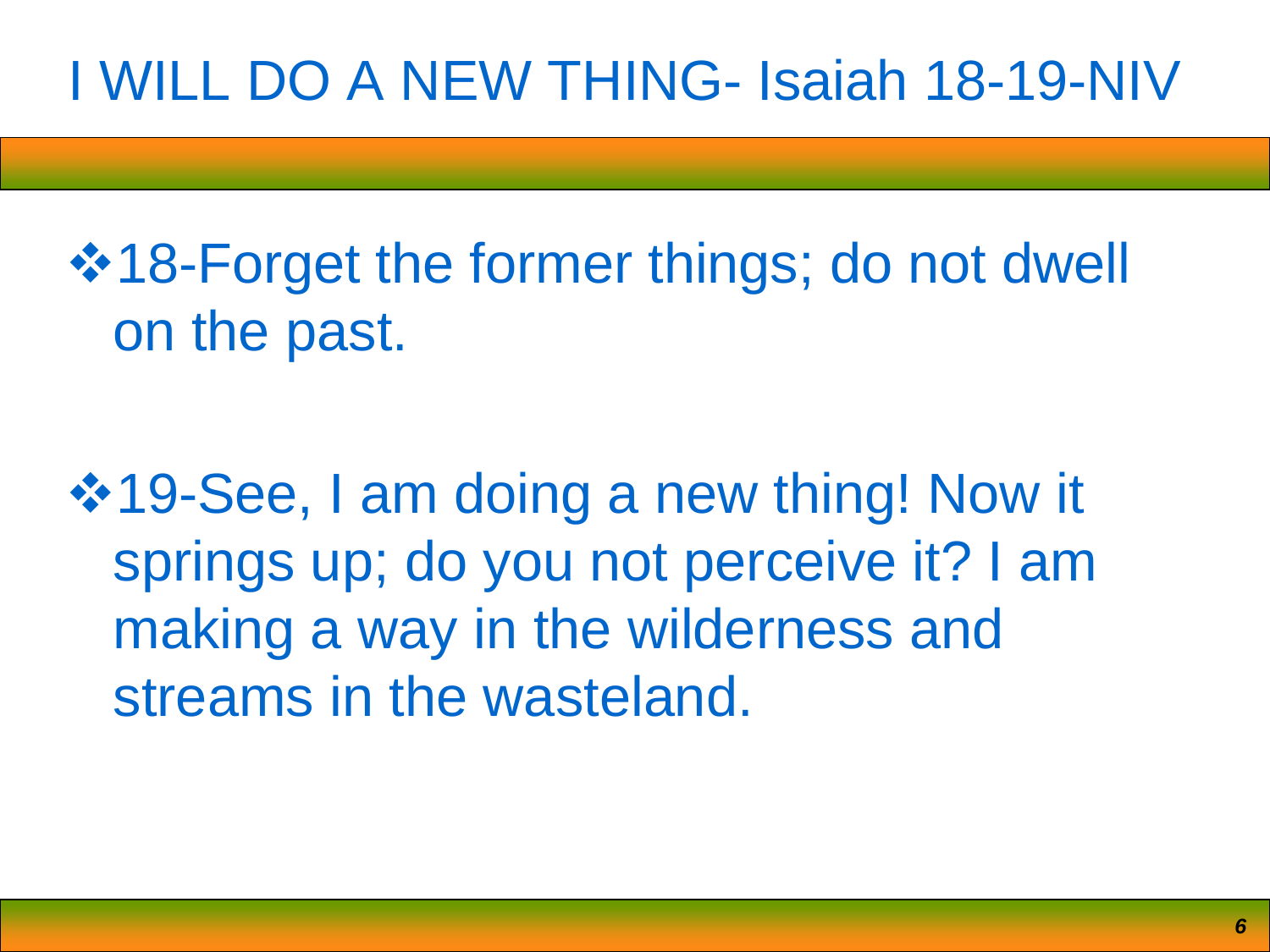### MIRACLES, MIRACLES, MIRACLES!!

#### Matthew 15:21-28/Mark 7:24-30 LET'S SET THE STAGE!

- ❖ Jesus performing many miracles.
- ◆ One particular miracle performed was the encounter with a Syrophoenician woman. This woman was a non jew, AN OUTSIDER. Who remained nameless BUT made history. We'll call her Jane.
- "Jane" hears the preacher is in town…JESUS. She NEEDS to see him because there were situations that needed to change in her house. The scripture says her daughter was grievously vexed (tormented) with a devil. She needed deliverance!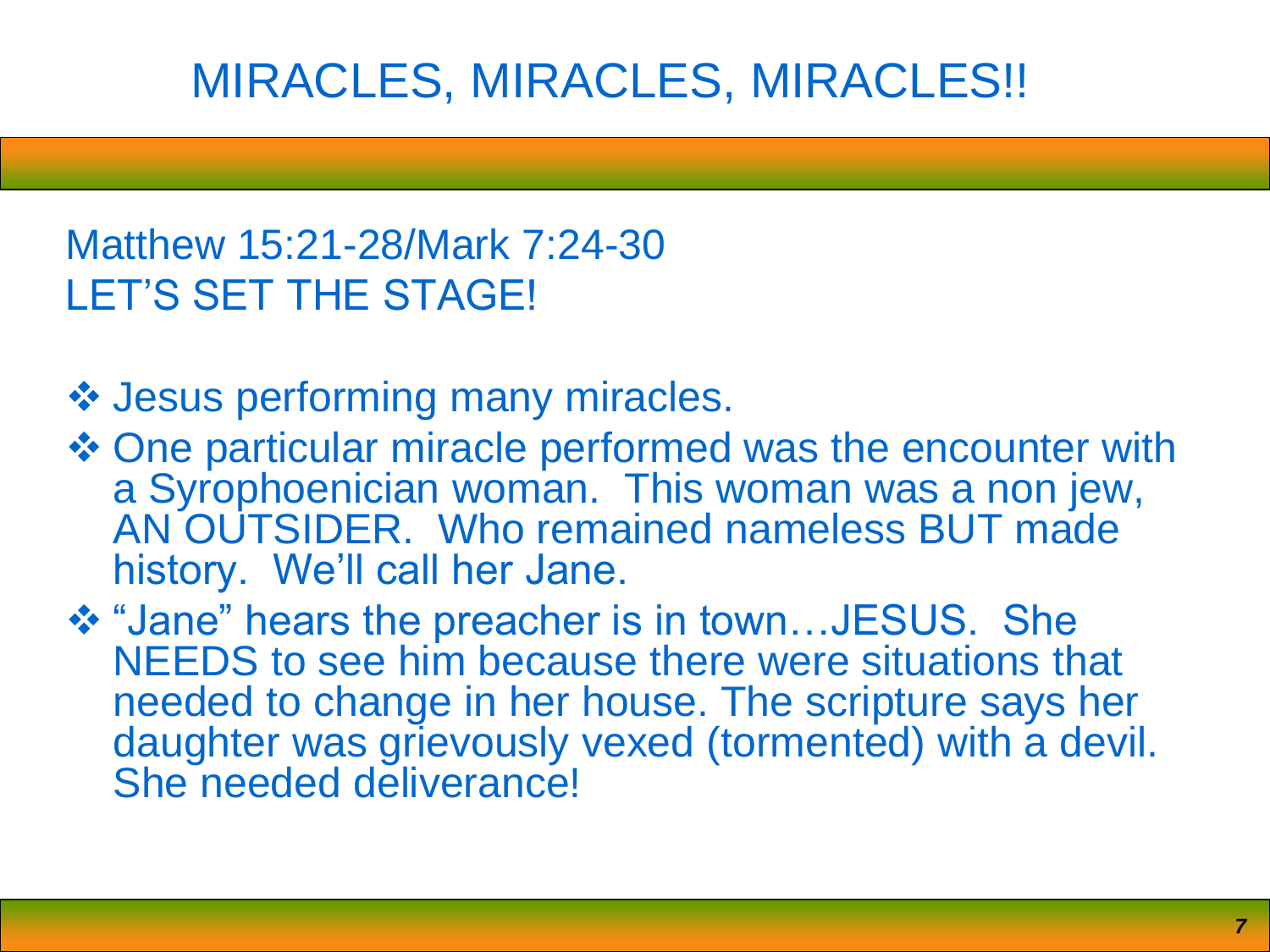### MIRACLES, MIRACLES, MIRACLES!!

#### Matthew 15:21-28/Mark 7:24-30 STILL SETTING THE STAGE!

 $\frac{1}{2}$ 

- Jesus wanted a bit of anonymity for a moment from his travel (Mark 7:24) but "Jane" was desperate. She was hungry. Note the disciples wanted Jesus to SEND HER AWAY! (Matthew 15:23). He sets the disciples straight.
- Jesus says, "Am I not sent but unto the lost sheep of the house of Israel. God's message is for ALL PEOPLE.
- Jesus was in Gentile territory on a mission to Gentile people.
- ◆ She came, worshipped and asked. Lord, help me. She wasn't stubborn, wasn't selfish and DEFINETLY did not rely on tradition! If she had, the miracle would not have occurred.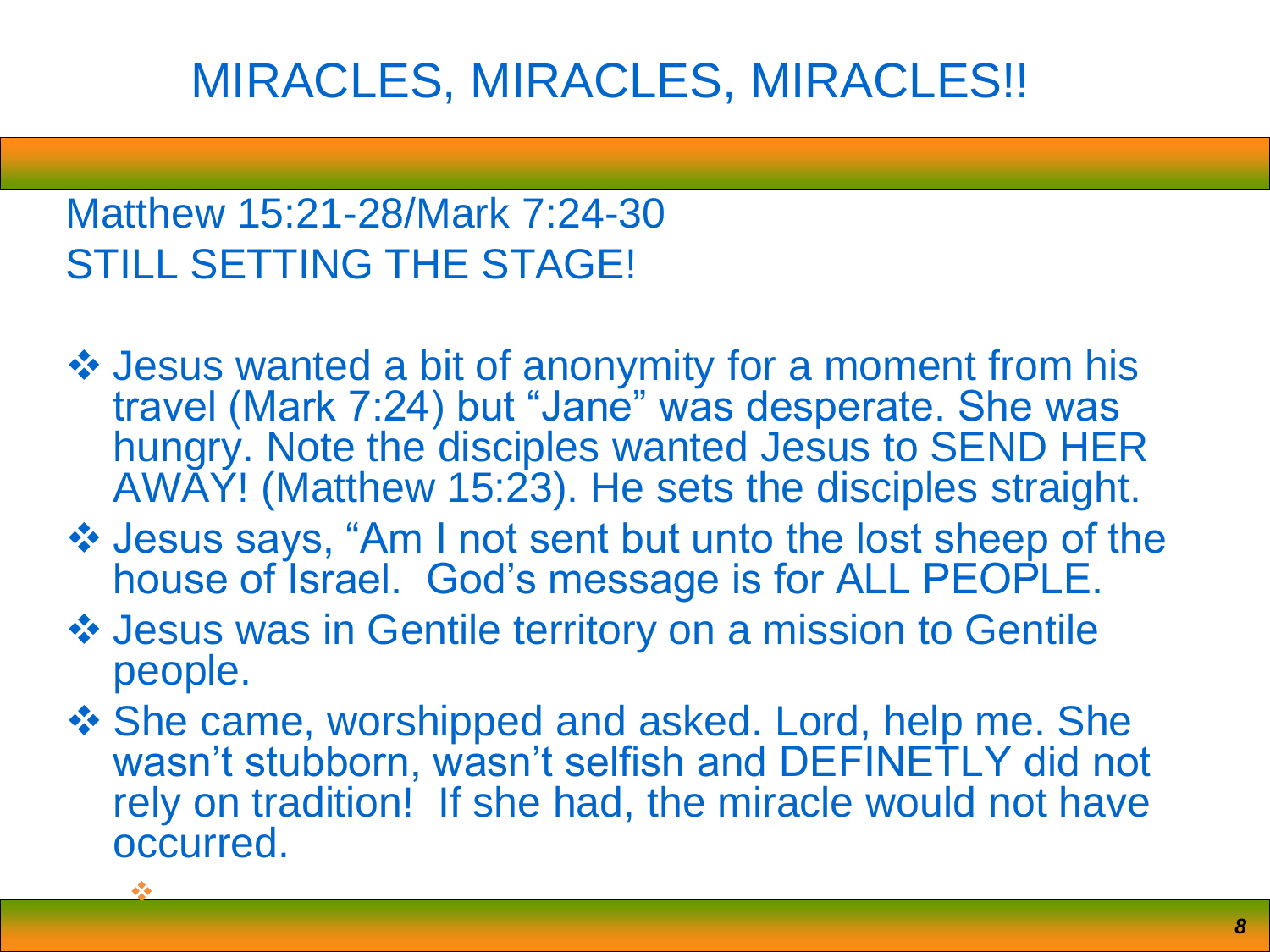### THE INFAMOUS RESPONSE

#### **Matthew 15:21-28/Mark 7:24-30**



**But he answered and said, It is not meet to take the children's bread, and to cast** *it* **to dogs.**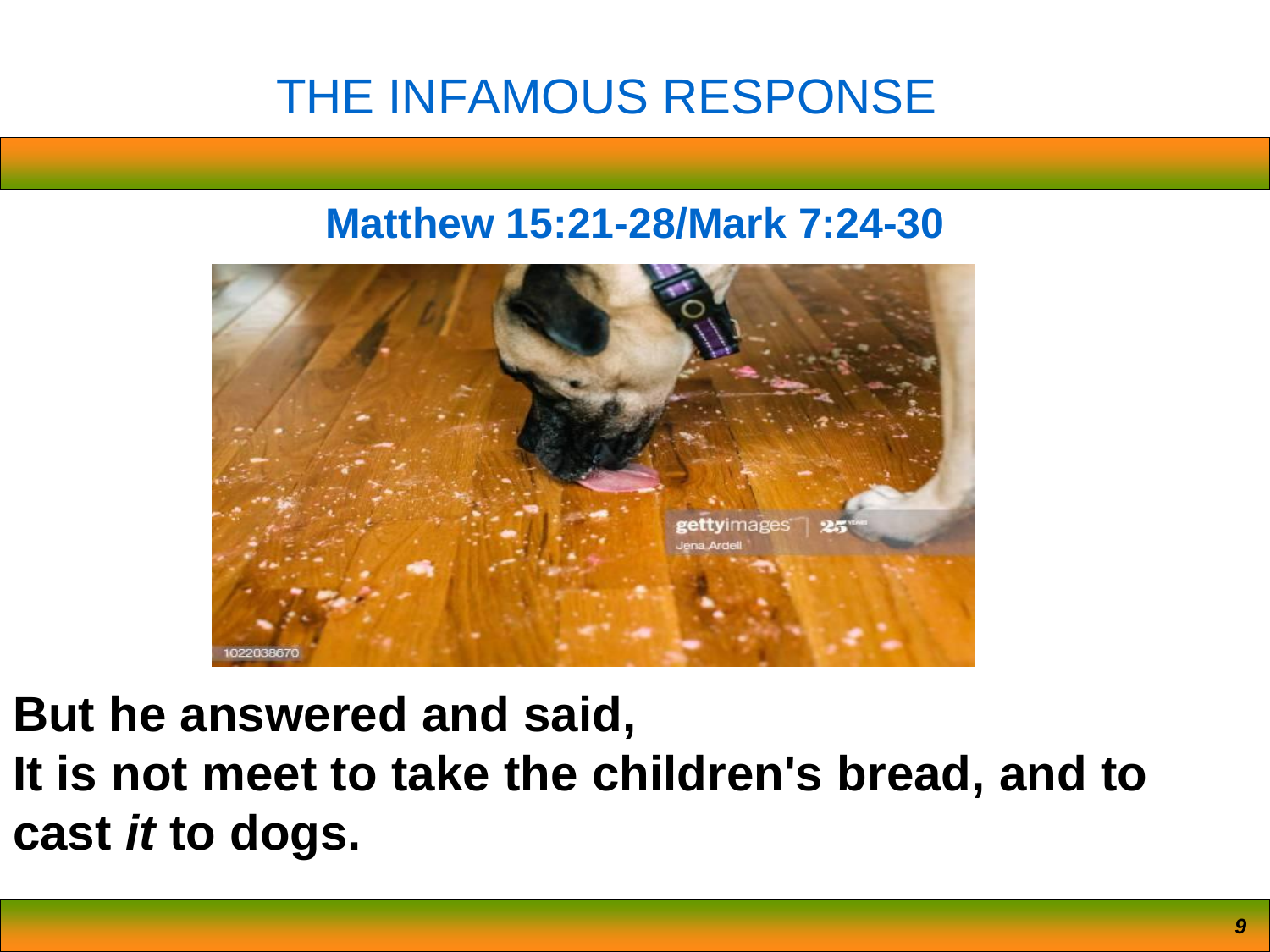## FAITH IN ACTION!!!!

"And she said, Truth, Lord: yet the dogs eat of the crumbs which fall from their masters' table." Matthew 15:27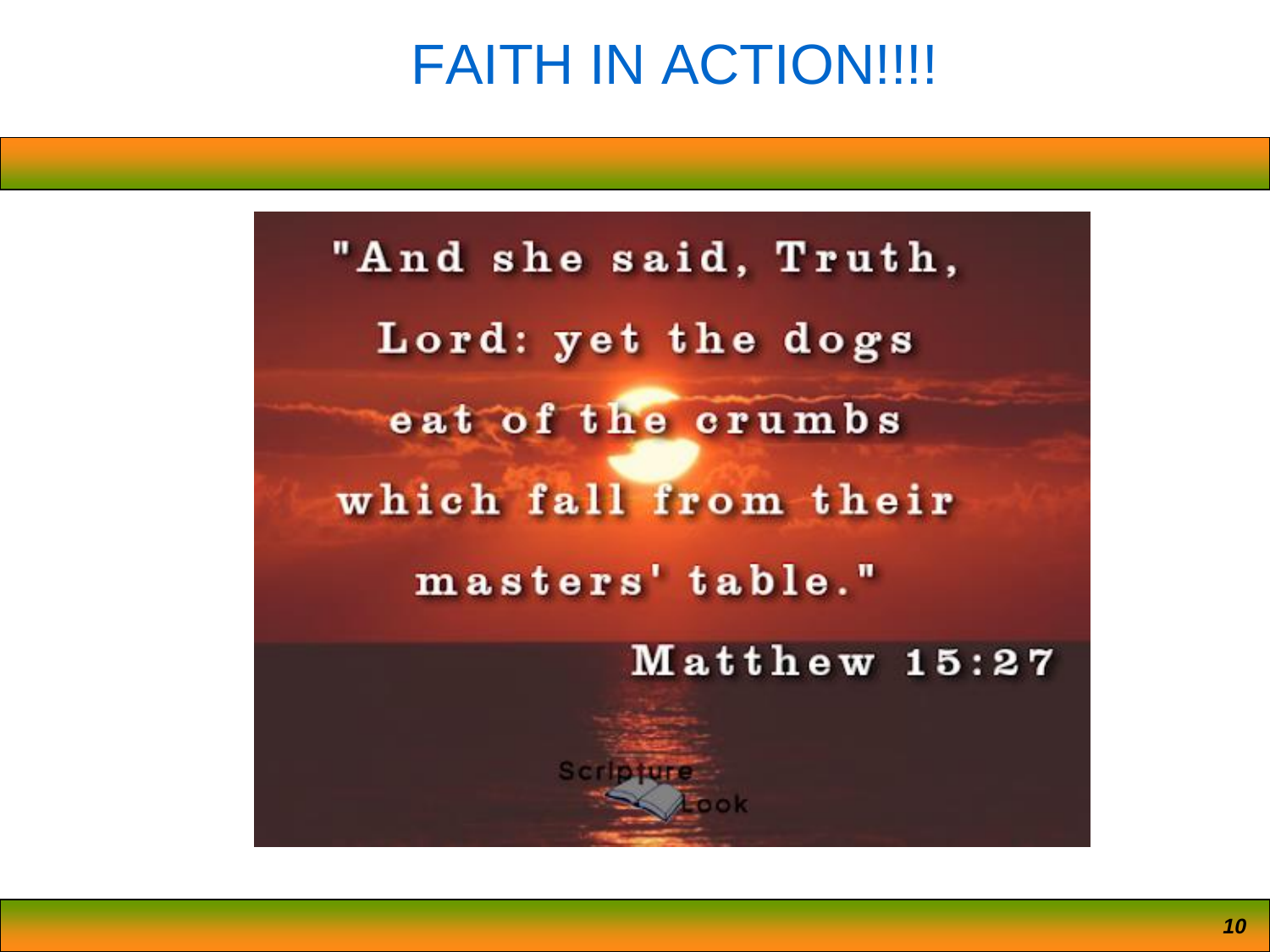## THE MASTER'S TABLE

- *<b>* \* Room for everyone
- When you are hungry, you EAT!
- $\cdot$  **Should not be picky**
- **☆Allowed to take as much as you want** (*but you have to share*)!
- **❖ There's variety.... It's a smorgasbord!**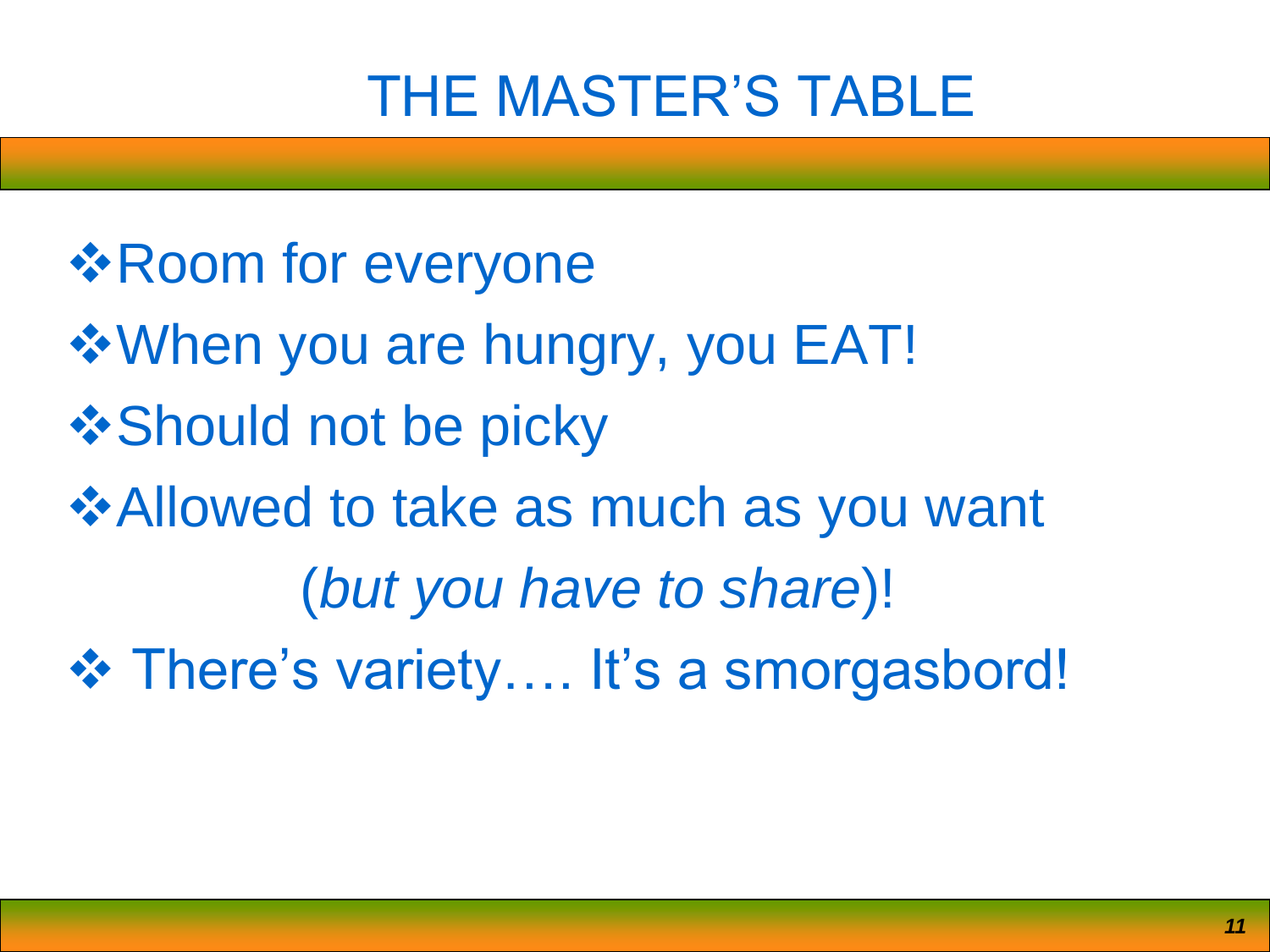# SATISFIED?